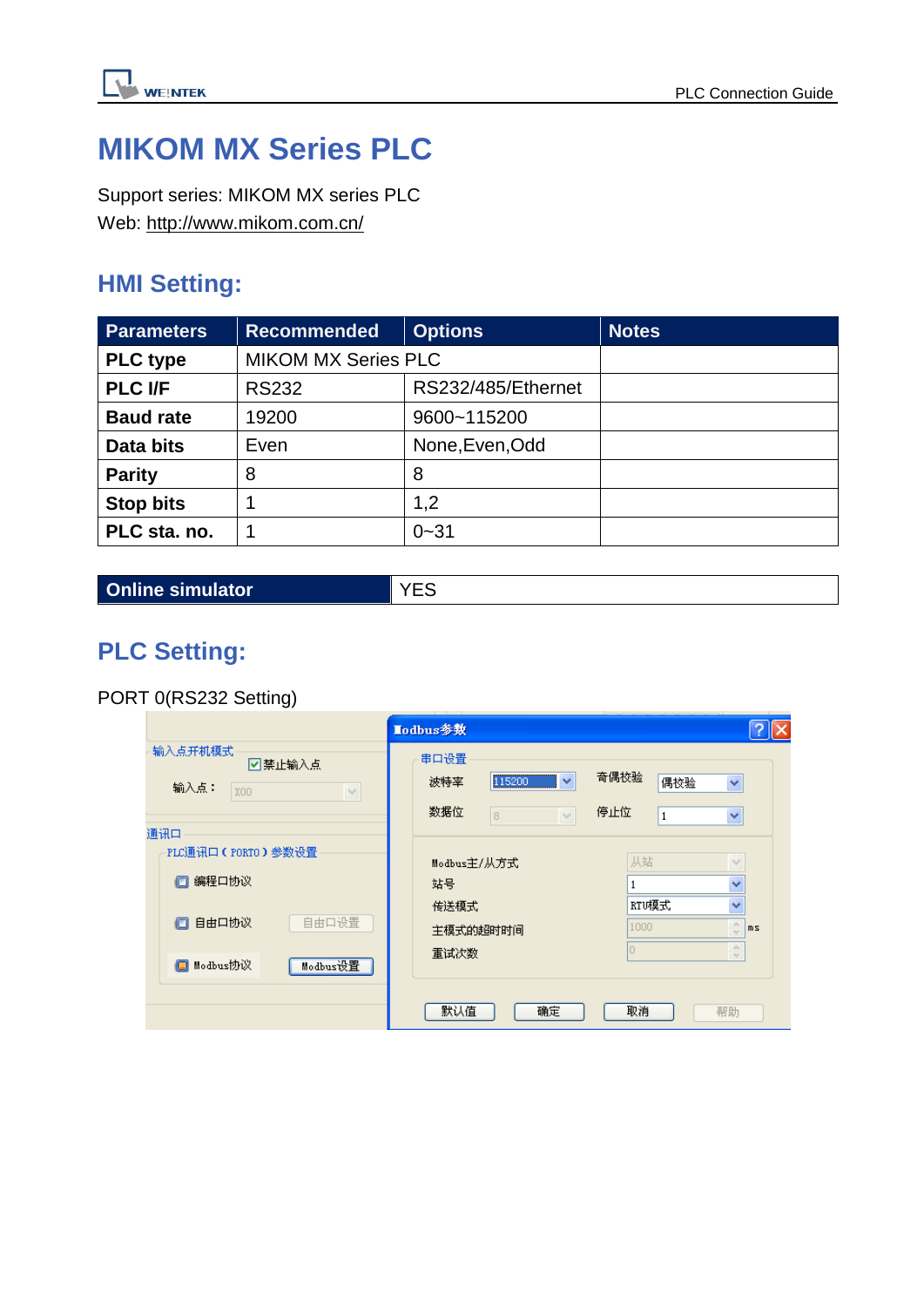# WEINTEK<br>PORT 1(RS485 Setting)

| Lodbus参数             |               |      |              | $  ?   \times$                      | □组态                        | <b>Ybx</b><br>Y6x<br>Y7x |
|----------------------|---------------|------|--------------|-------------------------------------|----------------------------|--------------------------|
| 串口设置<br>19200<br>波特率 | v             | 奇偶校验 | 偶校验          | v                                   |                            | PLC从RUN转换为STOP时,所有输出禁止   |
| 数据位<br>8             | $\mathcal{A}$ | 停止位  | $\mathbf{1}$ | Y                                   | PLC通讯口(PORT1)参数设置<br>□ 无协议 |                          |
| Modbus主/从方式<br>站号    |               | 从站   |              | v<br>v                              | 自由口协议<br>o                 | 自由口设置                    |
| 传送模式<br>主模式的超时时间     |               | 1000 | RTU榎式        | $\overline{\mathbf{v}}$<br>A.<br>ms | <b>□</b> Modbus协议          | Modbus设置                 |
| 重试次数                 |               |      |              | $\mathbb{A}$<br>$\mathcal{A}$       | MXLink协议<br>o              | MXLink设置                 |
| 默认值                  | 确定            | 取消   |              | 帮助                                  |                            |                          |

### **Device Address:**

| <b>Bit/Word</b> | <b>Device type</b> | <b>Format</b>  | Range       | <b>Memo</b>                        |
|-----------------|--------------------|----------------|-------------|------------------------------------|
| B               | Y                  | <b>DDD</b>     | $0 - 777$   | <b>Output Relay</b>                |
| B               | X                  | <b>DDD</b>     | $0 - 777$   | Input Relay                        |
| B               | M                  | <b>DDDD</b>    | $0 - 4095$  | <b>Auxiliary Relay</b>             |
| B               | <b>SM</b>          | <b>DDD</b>     | $0 - 511$   | <b>Special Auxiliary Relay</b>     |
| B               | S                  | <b>DDDD</b>    | $0 - 1535$  | <b>Step Relay</b>                  |
| B               | T                  | <b>DDD</b>     | $0 - 511$   | <b>Timer Relay</b>                 |
| B               | C                  | <b>DDD</b>     | $0 - 511$   | <b>Counter Relay</b>               |
| B               | D Bit              | <b>DDDDDdd</b> | 0~3276715   | Data Register Bit                  |
| W               | D                  | <b>DDDDD</b>   | $0 - 32767$ | Data Register                      |
| W               | <b>SD</b>          | <b>DDD</b>     | $0 - 511$   | <b>Special Data Register</b>       |
| W               | Z                  | <b>DDD</b>     | $0 - 255$   | <b>Indexed Addressing Register</b> |
| W               | TV                 | <b>DDD</b>     | $0 - 511$   | Timer                              |
| W               | <b>CV</b>          | <b>DDD</b>     | $0 - 199$   | Counter                            |
| <b>DW</b>       | C_32Bit            | <b>DDD</b>     | 200~511     | Counter                            |
| W               | U <sub>0</sub>     | <b>DDD</b>     | $0 - 199$   | Special Module Register            |
| W               | U <sub>1</sub>     | <b>DDD</b>     | $0 - 199$   | <b>Special Module Register</b>     |
| W               | U <sub>2</sub>     | <b>DDD</b>     | $0 - 199$   | <b>Special Module Register</b>     |
| W               | U3                 | <b>DDD</b>     | $0 - 199$   | <b>Special Module Register</b>     |
| W               | U <sub>4</sub>     | <b>DDD</b>     | $0 - 199$   | Special Module Register            |
| W               | U <sub>5</sub>     | <b>DDD</b>     | $0 - 199$   | <b>Special Module Register</b>     |
| W               | U <sub>6</sub>     | <b>DDD</b>     | $0 - 199$   | <b>Special Module Register</b>     |
| W               | U7                 | <b>DDD</b>     | $0 - 199$   | <b>Special Module Register</b>     |